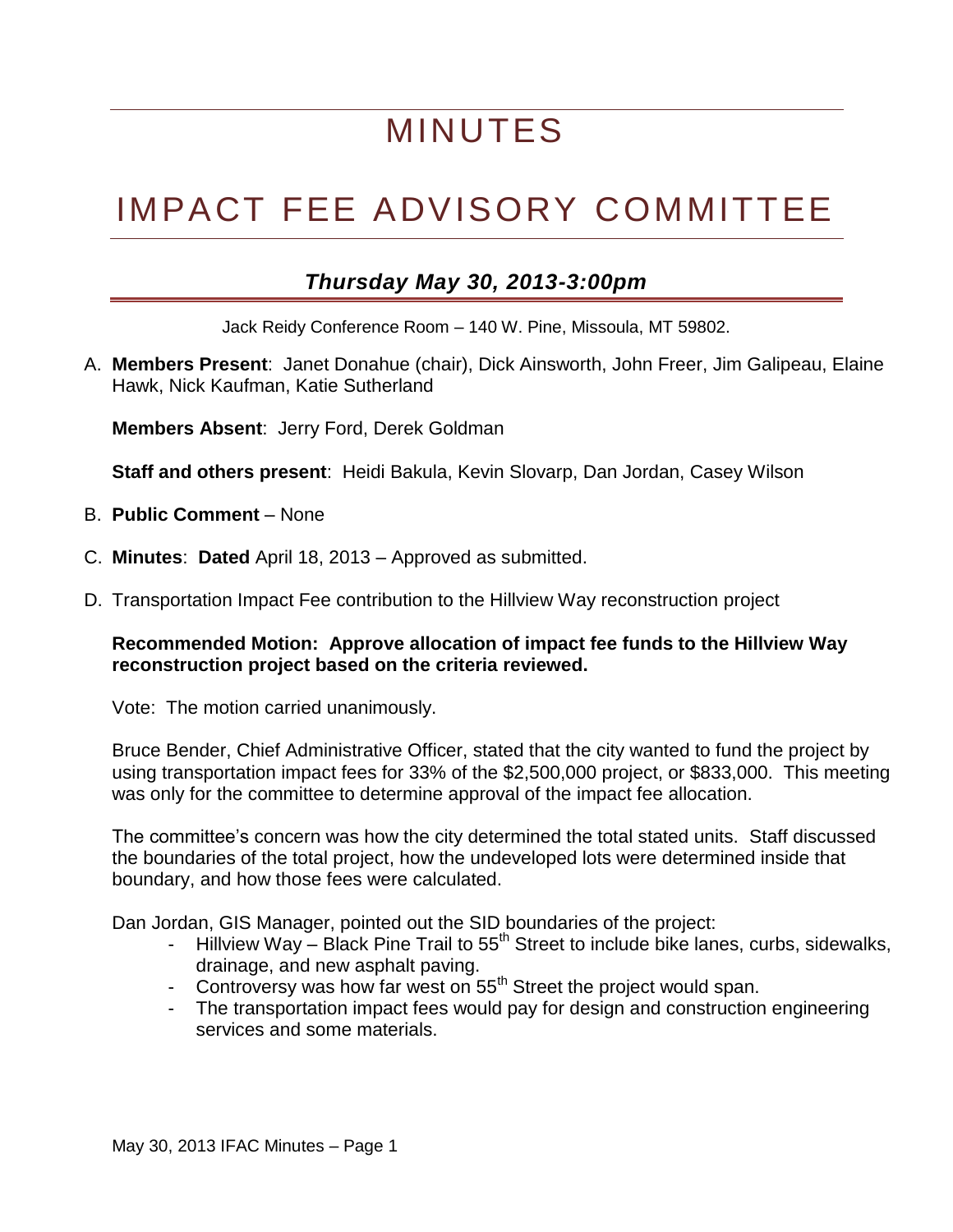Determining Assessment:

- Generally assessments were made per dwelling unit.
- An assessment was determined by looking at the total square footage and property taxes for that dwelling unit –  $\frac{1}{2}$  square footage and  $\frac{1}{2}$  taxable value – this is the method that was used when the previous SID was proposed.
- Schools, churches, state land, and non-profits do not pay property taxes so it made it hard to use a taxable value to make an assessment determination – although square footage could be used for exempt properties.

Janet Donahue added that duplexes, 4-plexes and houses are not looked at the same way because a house equals 1 unit and each duplex unit equals .75 units.

Casey Wilson, GIS Technician, was asked to come up with a build out on vacant land using existing neighborhood patterns. She looked at:

- Existing Density
- Per acre build out since it varies within the project boundaries
- The density calculation did not involve schools
- Two of the units were vacant or had hillsides
- There were 10 zoning districts in the project area
- A few very large parcels
- Currently only 8 parcels can be built on
- There were 800 units in the South Hills Master Plan
- Maximum build out could happen in approximately thirty-seven years with a ½% total growth rate

### Questions from the committee:

- Would the impact fees fund the increased capacity on the streets? Answer: Street capacity was not being increased.
- Were sewer and water available in the area? Answer: Not in Hillview Way but in surrounding streets.
- Would the build out be completed before the improvements wore out? Answer: Transportation planning is based on gradual growth of an area.
- Is the impact fee appropriate to the calculated impact of growth? Was calculated growth outside the area in question? Answer: The transportation plan is not site specific, other traffic from other areas use Hillview Way. The transportation plan looked at regional growth and the regional calculation is not specific to the area being discussed.
- Is it a targeted growth area, where is the rest of the traffic coming from? The build out seems like a longer period of time than that discussed previously.
- Will revenue fall short if the build out does not occur? Answer: The growth is directly funded by the city road district and if there is no reimbursement that is okay. If the city ends up paying more it will be payable over a 10 year period.